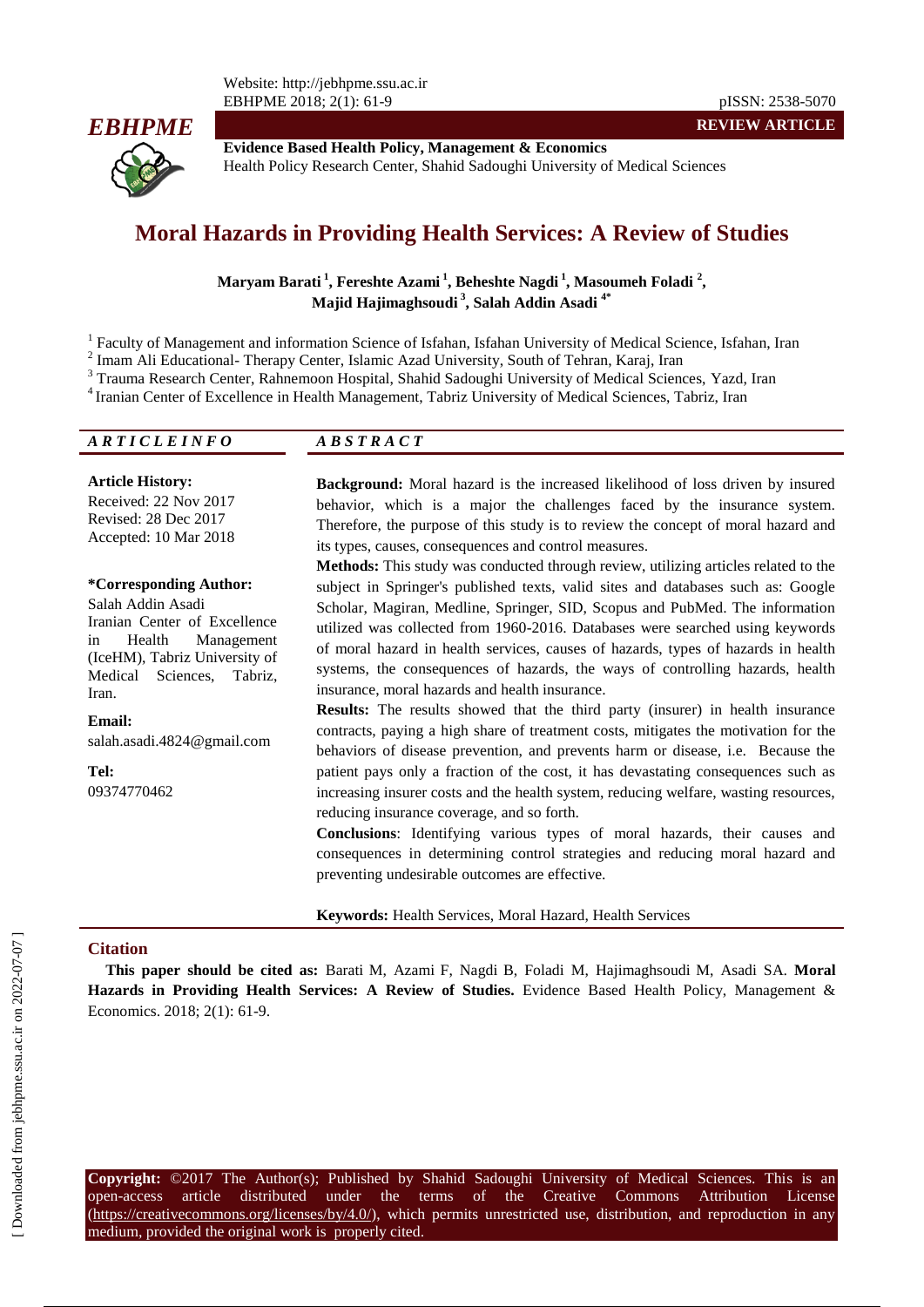## **Introduction**

**H**ousehold consumption expenditure is largely predictable, this is while one cannot predict predictable, this is while one cannot predict the time and cost of illness, so individuals tend to protect themselves from the cost of using health care services(1-4). Heavy health care costs are expenditures for health services that exceed a certain level of household income(5, 6). More than 10% of the population below the poverty line suffers heavy health care costs(5). In other words, health costs are a major factor behind the drop below the poverty line, and these costs make households in higher income levels downgrade to lower income(5, 7).

This is despite the fact that health care costs are constantly rising $(8)$ . One of the reasons for this growth in the cost of household health and treatment is the increased demand for health services, which can be due to asymmetric information about the hidden health status of individuals, which leads to inappropriate choices in insurance contracts and the waste of treatment resources due to moral hazards, because consumers of health care services do not usually bear all the costs of the treatment, therefore with excessive consumption demand increases and as a result, cause more inflation in health care costs(1, 3, 8). At the same time, health care providers also can influence the demand for their products(9). In most developing countries, approximately 5% to 10% of government spending is allocated to the health sector (10, 11), while this figure in Iran is approximately 7% of GDP(11). These significant figures allocated to the health system necessitate the prevention of avoidable costs in this area. Due to its basic characteristics, such as accumulation of cost hazards(2, 12), insurance is a good solution to the unpredictability of the disease and its costs(2, 5, 13). Nevertheless, in recent years, the performance appraisal of insurers, especially in poor and developing countries, represent the failure of insurance companies to achieve their main mission(5, 6). On the other hand, insurance coverage changes the behavior of the consumer and provider of health services. Insurance coverage reduces the price people pay for health care and

gives more access to care and thus the consumer asks for additional services(2, 3). This means that insurance coverage changes the behavior of the consumer and the service provider, this phenomenon is called moral hazard(9-19). Moral hazard is a situation in which one party to an agreement is motivated to act in a manner that increases the cost of the other party to create an additional benefit for himself(2, 20). Moral hazard is an important issue in all hazard accumulation systems, such as the tax-based financing and insurance systems that is due to a third party payer(2). The most obvious form of moral hazard, which is consumer moral hazard, occurs when an individual is encouraged to use more services because of insurance(21, 22). Therefore, the purpose of this study is to explain and review the concept of moral hazard and its types, causes, consequences and control measures.

# **Material and Methods**

In this study, 1872 articles were obtained through review and using articles related to the subject in Springer's published texts, valid sites and databases such as: Google Scholar, Magiran, Medline, Springer, SID, Scopus and PubMed. The duration for collecting utilized information was from 1990-2016. Databases were searched using keywords of moral hazard in health services, the causes of hazards, the types of hazards in health system, the consequences of hazards, hazard control measures, health insurance, moral hazards and health insurance. Inclusion criteria included: moral hazards in the Health System, articles in this field in Persian and English. Exclusion criteria included: hazards in systems other than the health system and articles in languages other than Persian or English.

Search strategies were searched with 3 keywords (and, or, or not), with the same keywords together or, differently, and the keywords that did not enter the study were searched with the word not. Then the findings were extracted in the form of summarizing tables and the final step was followed up in the next step. In

 [\[ Downloaded from jebhpme.ssu.ac.ir on 2](https://jebhpme.ssu.ac.ir/article-1-131-en.html)022-07-07 ] Downloaded from jebhpme.ssu.ac.ir on 2022-07-07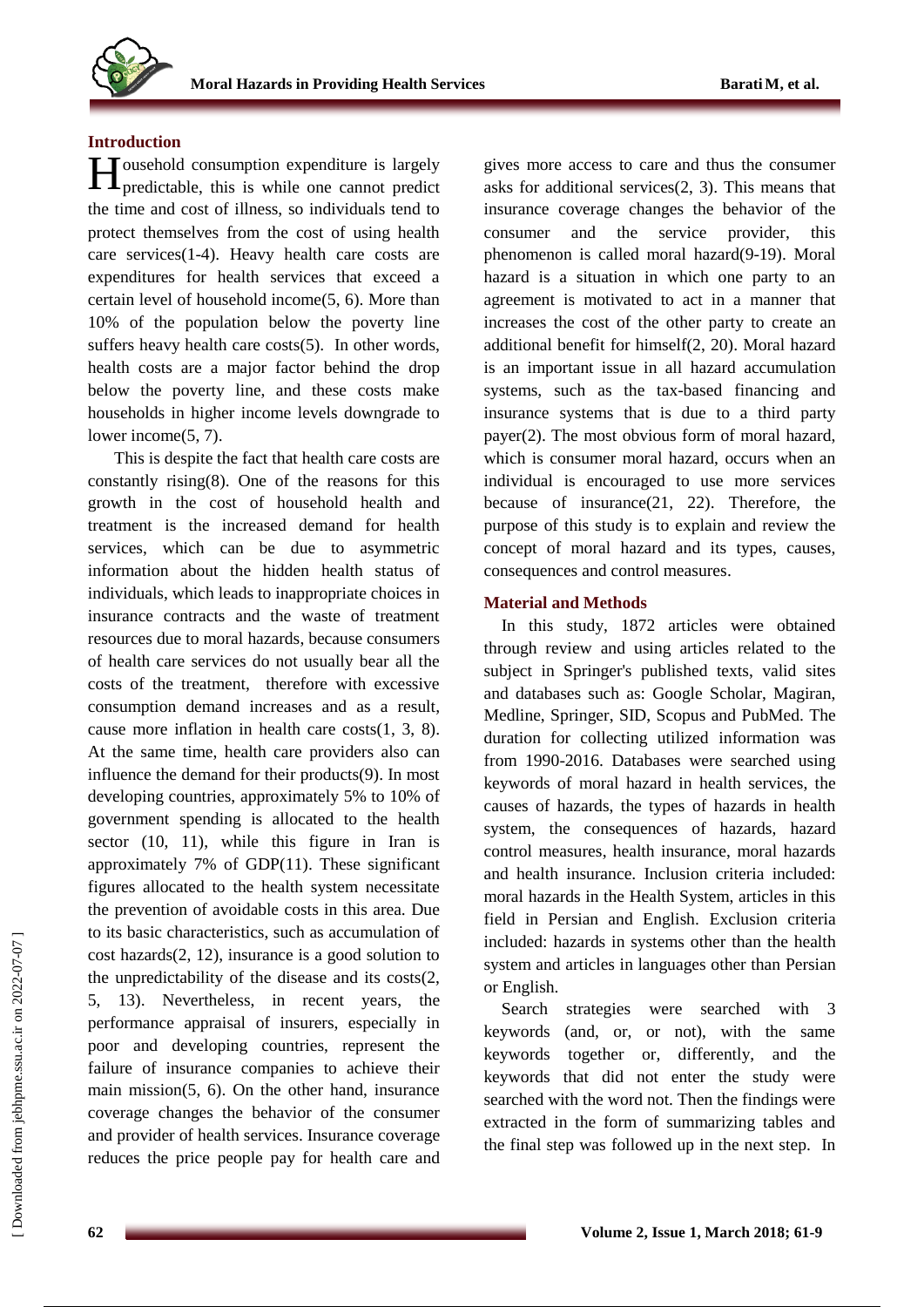this study, a special test was used to analyze the data and the qualitative content analysis method was used to analyze and combine the results of this study.

# **Results**

According to the inclusion or exclusion criteria, the result of this search was 1872 articles, which were refined in stages and finally 38 articles were selected and analyzed, which were presented as summarizing tables. The conducted studies were on health, moral hazards, causes of hazards, types of hazards in health, consequences of hazards, and hazard control measures. .



### **Types of moral hazards**

| Ex-ante moral hazard                | Hazard which states that although the occurrence of a disease or health of<br>individuals in the future is uncertain and dependent on probabilities. This probability<br>can be affected by people. The reduction of disease preventative behaviors and the<br>conduction of high-hazard behaviors is defined as ex-ante moral hazard(2, 8).                                                                                        |
|-------------------------------------|-------------------------------------------------------------------------------------------------------------------------------------------------------------------------------------------------------------------------------------------------------------------------------------------------------------------------------------------------------------------------------------------------------------------------------------|
| Ex-post moral hazard                | This happens when a person is ill, in this situation where insurance coverage reduces<br>the cost of medical services and healthcare users do not usually pay for all medical<br>expenses, which is why there is no incentive to save on services $(2, 8, 12, 23-29)$ .                                                                                                                                                             |
| The hazard of hidden<br>information | Moral hazards from hidden information means that the insurer cannot view or<br>measure the actual loss or the severity of the illness or illness of the insured person<br>and, accordingly, pay the cost to the extent necessary $(2, 8, 30, 31)$ .                                                                                                                                                                                 |
| The hazard of covert actions        | In this case the insured person can not only affect the whole loss at the time of the<br>disease, but may also not exercise precautions to prevent the disease, due to the cost<br>implication for them, and that is the reduction in the desirability of life. These moral<br>hazards, in which the precautionary measures of individuals are not visible, are the<br>moral hazard stemming from covert action(8, 26, 30, 32, 33). |
| Provider's moral hazard             | The moral hazard of the provider occurs when more services are provided for<br>increasing its income. This kind of moral hazard is known as the demand supplier<br>induced(34). Induced demand phenomena means that health service providers act as<br>representatives of their patients and have a great effect on the demand for services<br>provided to consumers(35-37).                                                        |
| Consumer's moral hazard             | This means that people covered by insurance demand more care compared to the<br>uninsured people (according to the demand law), because the cost of the perceived<br>service is lower than the actual cost of the service(38).                                                                                                                                                                                                      |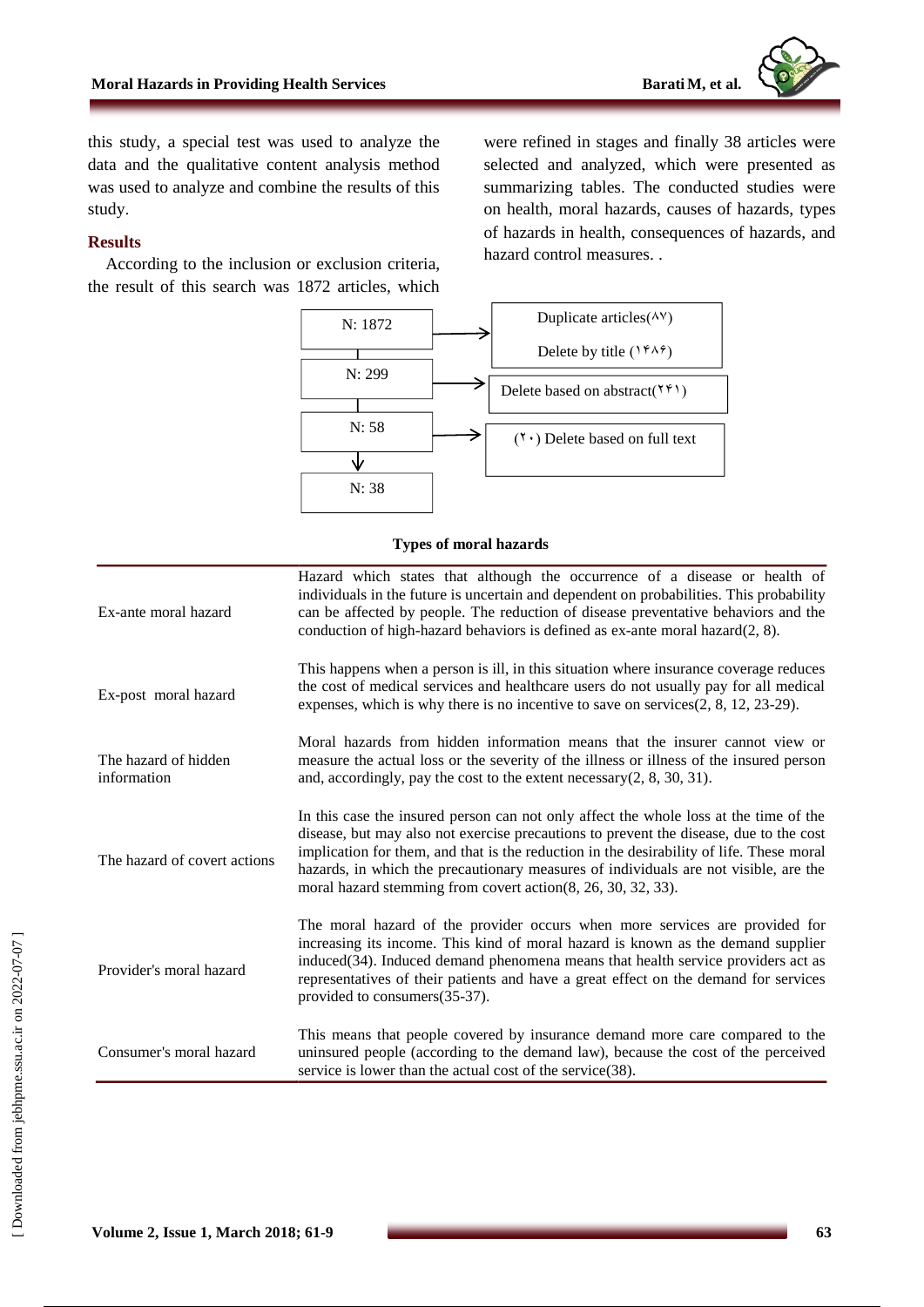

# **Causes of moral hazards**

| Information asymmetry                                | The unavailability of complete information about the hazard probability distribution<br>function(2) as well as information about the covert health of individuals(8).                                                                                                                                                                                                                                                                                                                                                                                                                                                                                             |  |
|------------------------------------------------------|-------------------------------------------------------------------------------------------------------------------------------------------------------------------------------------------------------------------------------------------------------------------------------------------------------------------------------------------------------------------------------------------------------------------------------------------------------------------------------------------------------------------------------------------------------------------------------------------------------------------------------------------------------------------|--|
| Illegal behavior                                     | Some people may deliberately stage an accident in order to receive funds from<br>insurance companies(3, 19).                                                                                                                                                                                                                                                                                                                                                                                                                                                                                                                                                      |  |
| People's reduced affordability<br>for insurance      | It occurs when the actions taken by the insured affect the probability of damage that<br>cannot be detected by the insurer. In these cases, the insurer cannot enforce actual<br>prices (premiums and compensations) that depend on insured actions, thereby<br>leading to a market failure(39).                                                                                                                                                                                                                                                                                                                                                                  |  |
|                                                      |                                                                                                                                                                                                                                                                                                                                                                                                                                                                                                                                                                                                                                                                   |  |
| <b>Consequences of Moral Hazard</b>                  |                                                                                                                                                                                                                                                                                                                                                                                                                                                                                                                                                                                                                                                                   |  |
| Decreased welfare                                    | In this situation, the only way to increase the utility of one person is to reduce the<br>utility of others. In this context, the inequity of access to services for poor and rural<br>communities is created(2, 8, 40-42).                                                                                                                                                                                                                                                                                                                                                                                                                                       |  |
| Increased premiums and<br>reduced insurance coverage | Excessive use of services due to moral hazards leads to increased insurance costs<br>for the company. This issue was first shown by Aroos in 1963(4, 43, 44). In fact,<br>due to moral hazard, the premium consists of two parts: The first part is the amount<br>the person pays for his protection against danger, assuming no moral hazards, and<br>the second is a surplus that is created as a result of moral hazard $(2, 8, 13)$ .                                                                                                                                                                                                                         |  |
| Negative external effects                            | Increasing the premium will reduce the insurance coverage for those who can<br>benefit from insurance $(2, 8, 43)$ .                                                                                                                                                                                                                                                                                                                                                                                                                                                                                                                                              |  |
| Reduced technical and<br>allocation efficiency       | When customers pay less for the use of services because of insurance coverage, this<br>will make customers even use them when the value of these services is lower than<br>the cost of generating services, in this case, meeting the patient's demand reduces<br>the technical efficiency of services in producing health consequences(24-27).<br>Individuals with more severe illness when covered by insurance pay more than<br>people with milder illness. However, as this service is more urgent for people with<br>more severe illness, the proportion of moral hazard that results in inefficiencies in<br>resource allocation is reduced $(8, 45, 46)$ . |  |
| Reducing the benefits of<br>hazard accumulation      | Hazard accumulation is the essential characteristic of all insurance, in which funds<br>are taken from healthy people and used for sick patients, but when, due to the moral<br>hazards, people increase the use of services, the benefits of the hazard accumulation<br>substantially decreases(2, 8).                                                                                                                                                                                                                                                                                                                                                           |  |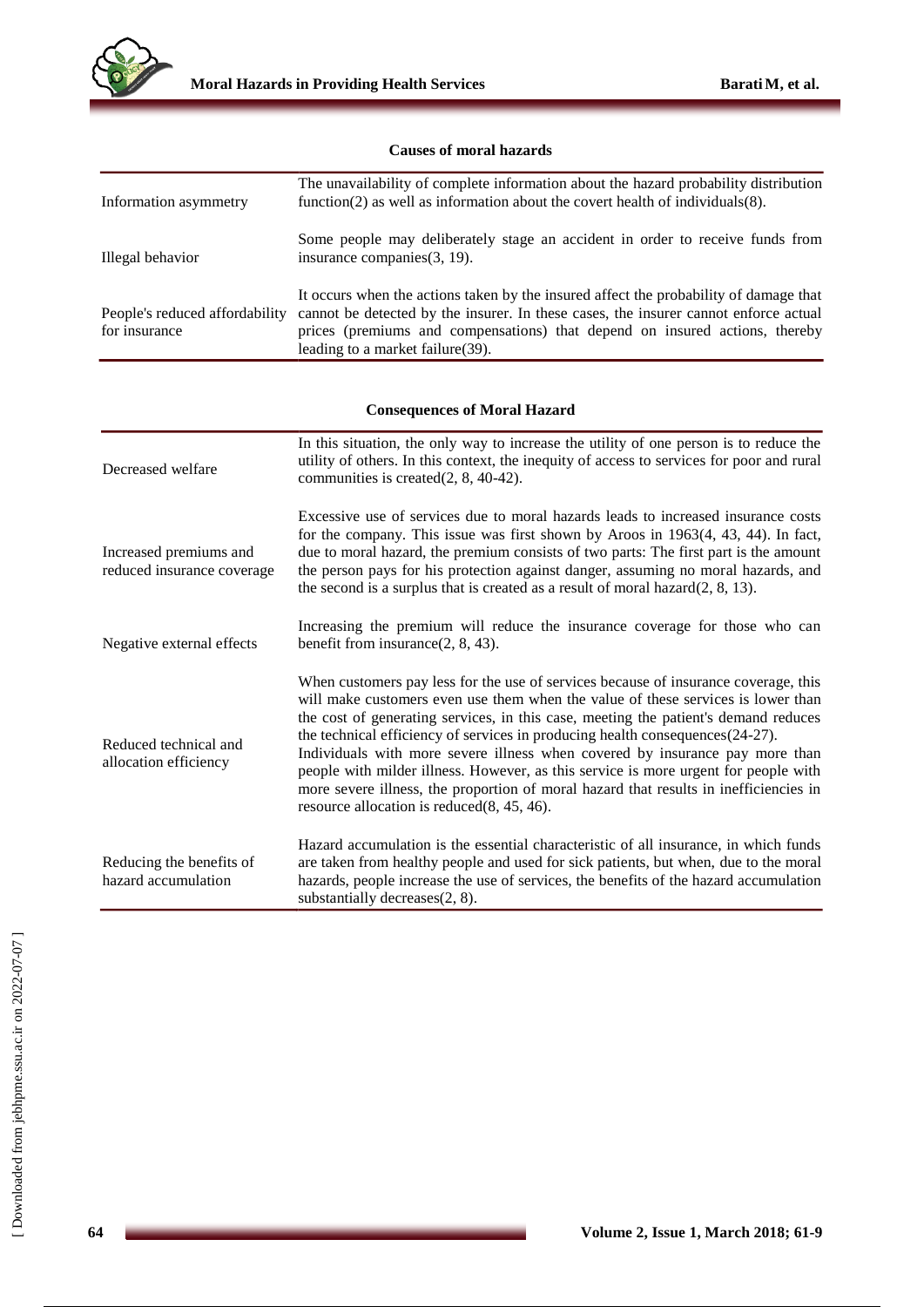

| Demand control methods to<br>reduce moral hazard | Deductible: The insured pays a percentage of the $cost(3, 31)$ .<br>2. Fixed payment: the cost paid by the patient for receiving the service(32).<br>3. Payment ceiling: The maximum amount that an insurer is required to pay per<br>patient annually(3).<br>4. Encourage not to use or use to a limited extent: This will reduce the amount of<br>premium next year $(4)$ .<br>5. The first payment or the initial deductible: The amount that the patient must pay<br>before the insurance company starts paying(39).<br>6. Expectancy queue: Instead of cash costs, the cost of the lost time is a factor in<br>controlling moral hazard(44, 47).<br>7. Health savings accounts: These accounts resolve the conflict between the<br>problems of moral hazard and the availability of resources. This is because e<br>individuals insured under this system must pay part of their health expenses by<br>funds they have deposited in their personal savings accounts $(3, 42)$ .                                                                                                                                                                                                                                                                                                                                                       |
|--------------------------------------------------|--------------------------------------------------------------------------------------------------------------------------------------------------------------------------------------------------------------------------------------------------------------------------------------------------------------------------------------------------------------------------------------------------------------------------------------------------------------------------------------------------------------------------------------------------------------------------------------------------------------------------------------------------------------------------------------------------------------------------------------------------------------------------------------------------------------------------------------------------------------------------------------------------------------------------------------------------------------------------------------------------------------------------------------------------------------------------------------------------------------------------------------------------------------------------------------------------------------------------------------------------------------------------------------------------------------------------------------------|
| Supply control methods to<br>reduce moral hazard | Retrospective methods: 1. Examining the pattern of consumption (insurance<br>1.<br>inspection on the existence of an offense in providing a service and ensuring that<br>all services included are actually provided)(48).<br>Reviewing the statistical report (identifying abnormal patterns of presenting<br>2.<br>services by investigating the services provided by a physician per a certain number<br>of patients(3).<br>3. Prospective monitoring of the pattern of consumption: 1. Testing before<br>reception and monitoring it. 2. The second opinion of the doctor. 3. Simultaneous<br>monitoring of service provider and insurance agent(30, 31, 39, 49, 50).<br>Use of financial incentives and payment methods: 1. Payments based on<br>4.<br>Diagnosis-related groups (DRGs) 2. Per capita payments 3. Global payment(36).<br>Structural reform of service delivery and behavioral interventions: 1.<br>5.<br>Exclusive referral (It is the first encounter of the person with the general<br>practitioner and he is responsible for controlling the cost and suitability of<br>services $(3, 29)$ 2. Prescription limit (in this method, the approved drugs are set up<br>for repayment by the insurer $(3)$ 3. Setting regulations on investments and provision<br>of service license 4. Use of clinical guidelines (35). |
| Other methods                                    | Use of contributory or taxable and deductible insurance $(51)$<br>1.<br>Using the appropriate reward and punishment system $(51)$<br>2.<br>Public sector intervention(51)<br>3.                                                                                                                                                                                                                                                                                                                                                                                                                                                                                                                                                                                                                                                                                                                                                                                                                                                                                                                                                                                                                                                                                                                                                            |

### **Ways to Control and Reduce Moral Hazard**

#### **Discussion**

In the 1980s and 1990s, the United States expanded the use of per capita spending and investigation of the consumption patterns as ways to reduce moral hazard. Health savings accounts were implemented in Singapore, South Africa and the United States to prevent moral hazard and cost control. In countries like France, Canada, and the United Kingdom, the use of budget payment system as the most common form of payment to the hospital has reduced the costs or at least reduced its growth. Since 2007, Germany's official health insurance funds have been able to design joint payment policies and provide them as an option for systematic policy-making with full cost recovery. Participants in this joint payment policy contributed to the cost of medical treatment. Joint payment policies reduce the costs of realized moral hazard. The higher the joint payment, the higher its negative effect will be on the use of medical services, and thus reducing the realized moral hazard(51). Keshavarz Haddad et al.(52), stated that there is a moral hazard in all treatment policies, and Feldstein estimated that the current over-use of US health insurance has caused a significant welfare decline in the USA. The study results of Soufi et al.(2), showed that insurance reduces the incentive to prevent loss, so it is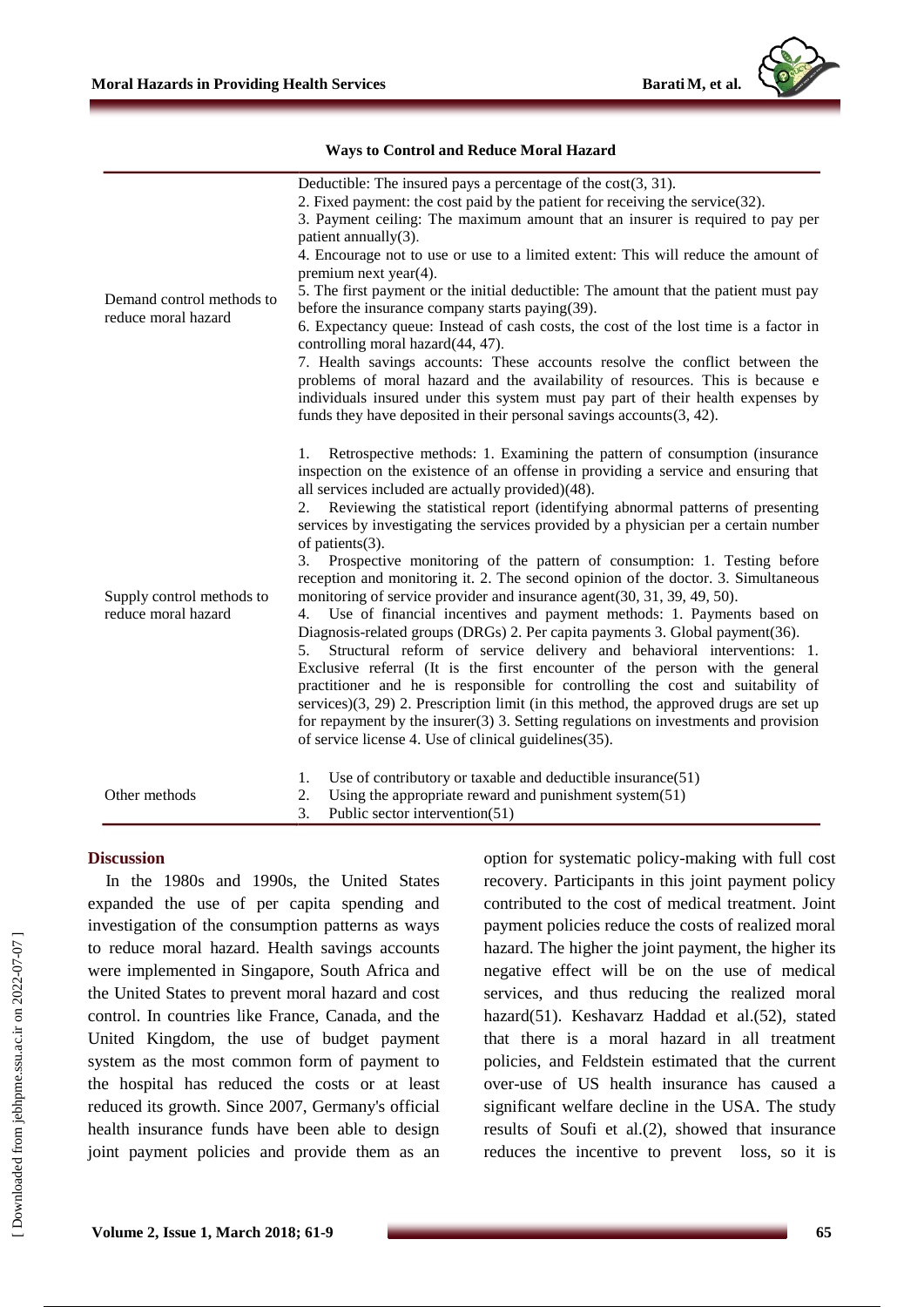

necessary to investigate the effects of moral hazards and its control in order to prevent undesirable outcomes and misallocation of resources. To assess the effect of insurance coverage on ex-ante moral hazard, a study in the United States concluded that the effect of Medicare insurance coverage is associated with lower levels of preventive activities related to behaviors such as smoking, obesity, exercise and alcohol consumption. Studies in African countries have shown 50% increase in the size of services and their cost by shifting from the budget system to the remuneration system(53). Yip et al. (54), studied the effect of per capita and services payment on service consumption in Thailand and observed the significant increase in the average length of stay in the hospital, drug costs per hospitalization and laboratory costs per patient in the pay-per-service group. Payment providers choose pay-per-service because its implementation is simple, profitable and associated with lower hazard for the provider. Yingling Dung's results showed more use of healthcare by people with health care services insurance because of the low cost of health care for the insured. In addition, having insurance can encourage unhealthy behavior through moral hazard. Yingling Dung examined the causal relationship among the health insurance status, health behavior and medical use in theoretical and experiential aspects, and separates the effects of the price from the moral hazard of behavior. Ashley Gary(38) found that full insurance encourages people to overuse health care because they are "free" or subsidized. However, the new theory suggests that this prevailing view of moral hazard is fundamentally flawed; in fact, full insurance is effective and efficient(38). Patrick Bijeri et al.(14), showed that separating an adverse selection from a moral hazard is difficult. In 2011 Liran Einav's study(55) entitled "selection based on moral hazard and health insurance ", a review article used a change in insurance options of some company employees to identify behavioral responses to health insurance coverage and its heterogeneity. They started with descriptive evidence with a heterogeneous moral hazard as well as selection, including those who choose more cover, and pretend to have more behavioral response to that coverage.

## **Conclusion**

In insurance-based health systems, there is always a potential high demand problem due to the existence of a hazard that is, in fact, driven by a change in the attitude of suppliers and consumers of services resulting from individual insurance thereby increasing the willingness to use the service. The problem becomes more complicated when the insured does not pay any fee at the point of receiving the service, which will encourage more and repetitive use without taking into account the efficiency. The supplier's moral hazard is due to his lack of knowledge of the costs incurred by the insurance company on the one hand and the method of payment of remuneration for service on the other. In such a system, physicians will have the financial incentives to provide additional services that cover a range of essential to unnecessary services. Moral hazards have different causes. Moral l hazard also has adverse consequences such as reduced welfare, increased costs, reduced insurance coverage, unnecessary consumption and reduced benefits of hazard accumulation, and reduces the technical and allocation efficiency of the health system. In order to avoid these consequences and increase efficiency, both in terms of allocation and technology, appropriate policy interventions are needed to prevent consumer moral hazard (supply-side control). Generally speaking, in order to control moral hazard, policies need to be taken to prevent the worst misuse of resources by avoiding unnecessary and costly expenditures and thus prevent higher costs and inflation in the health sector.

### **Conflict of Interest**

The authors declare that there is no any conflict of interest.

# **Authors' contributions**

SA .asadi, M. barati, F. ahzami, designed research; M. barati, SA .asadi and B. naghdi , S. HB, M. foladi wrote the paper. SA. asadi had primary responsibility for final content All authors read and approved the final manuscript.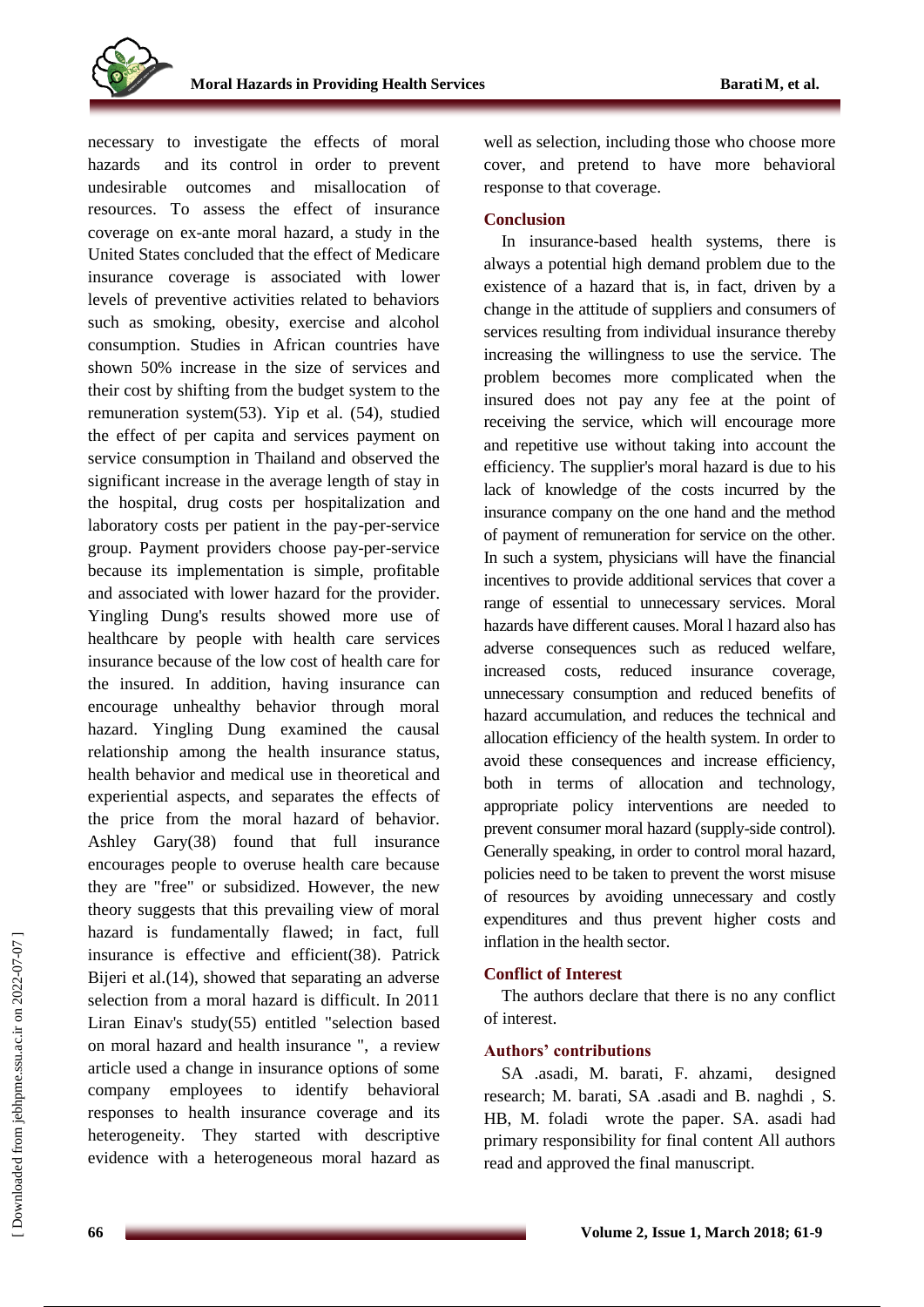# **References**

- 1) Ebrahimnia M, Khezri J, Teymourzadeh E, Meskarpour Amiri M, Farzaneh A. Impact of deductibles on insured moral hazard in the armed forces health services: a case study in Tehran. Journal Mil Med. 2014;16(2):93-8.
- 2) Soofi M, Bazyar M, Rashidian A. Types of moral hazards and its effects on insurance marketing and health system. Journal of Hospital. 2012;11(3):73-80.
- 3) Bazyar M, Soofi M, Rashidian A. Ways to control moral hazard in health system: demandside and supply-side interventions. 2012.
- 4) Barros PP, Machado MP, Sanz-de-Galdeano A. Moral hazard and the demand for health services: a matching estimator approach. Journal of health economics. 2008;27(4):1006-25.
- 5) GHIASVAND H, HADIAN M, MALEKI MR. Relationship between health insurance and catastrophic medical payment in hospitals affiliated to Iran University of Medical Science; 2009. 2011.
- 6) Ekman B. Catastrophic health payments and health insurance: Some counterintuitive evidence from one low-income country. Health policy. 2007;83(2):304-13.
- 7) EMPOWERMENT I. World development report 2000/2001: attacking poverty: New York: Oxford University Press; 2000.
- 8) Haddad GK, Anbaji MZ. Analysis of adverse selection and moral hazard in the health insurance market of Iran. The Geneva Papers on Risk and Insurance-Issues and Practice. 2010;35(4):581-99.
- 9) bKeyvanara M, Karimi S, Khorasani E, Jafarian Jazi M. Are health institutions involved in health care induced demand?(A qualitative study). Journal of Payavard Salamat. 2014; 8(4): 280-93.
- 10) Newbrander W, Barnum H, Kutzin J, Organization WH. Hospital economics and financing in developing countries. 1992.
- 11) REZAPOUR A, ASEFZADEH S, EBADIFARD AF. Calculating of daily-patient

hotel cost in hospitals of Qazvin university of medical sciences. 2010.

- 12) Boadway R, Leite‐Monteiro M, Marchand M, Pestieau P. Social insurance and redistribution with moral hazard and adverse selection. The Scandinavian Journal of Economics. 2006; 108(2): 279-98.
- 13) Folland S, Goodman AC, Stano M. The Economics of Health and Health Care: Pearson International Edition: Routledge; 2016.
- 14) Bajari P, Hong H, Khwaja A. Moral hazard, adverse selection and health expenditures: A semiparametric analysis. National Bureau of Economic Research; 2006.
- 15) Hurley J, Feeny D, Giacomini M, Grootendorst P, Lewis J, Stoddart GL, et al. Introduction to the concepts and analytical tools of health sector reform and sustainable financing. Centre for Health Economics and Policy Analysis, McMaster University. 1998.
- 16) Joglekar R. Can insurance reduce catastrophic out-of-pocket health expenditure? 2012.
- 17) Kavosi Z, Rashidian A, Pourmalek F, Majdzadeh R, Pourreza A, Mohammad K, et al. Measuring household exposure to catastrophic health care expenditures: a Longitudinal study in Zone 17 of Tehran. Hakim Research Journal. 2009;12(2):38-47.
- 18) Larsson L, Runeson C. Moral hazard among the sick and unemployed: Evidence from a Swedish social insurance reform. Working Paper, IFAU-Institute for Labour Market Policy Evaluation; 2007.
- 19) Khorasani E, Keyvanara M, Karimi S, Jafarian Jazi M. The Role of Patients in Induced Demand from Experts' Perception: A Qualitative Study. Journal of Qualitative Research in Health Sciences. 2014;2(4):336-45.
- 20) Wonderling D. Introduction to health economics: McGraw-Hill Education (UK); 2011.
- 21) Witter S. Health financing in developing and transitional countries. Briefing Paper for OXFAM, University of York, York. 2002.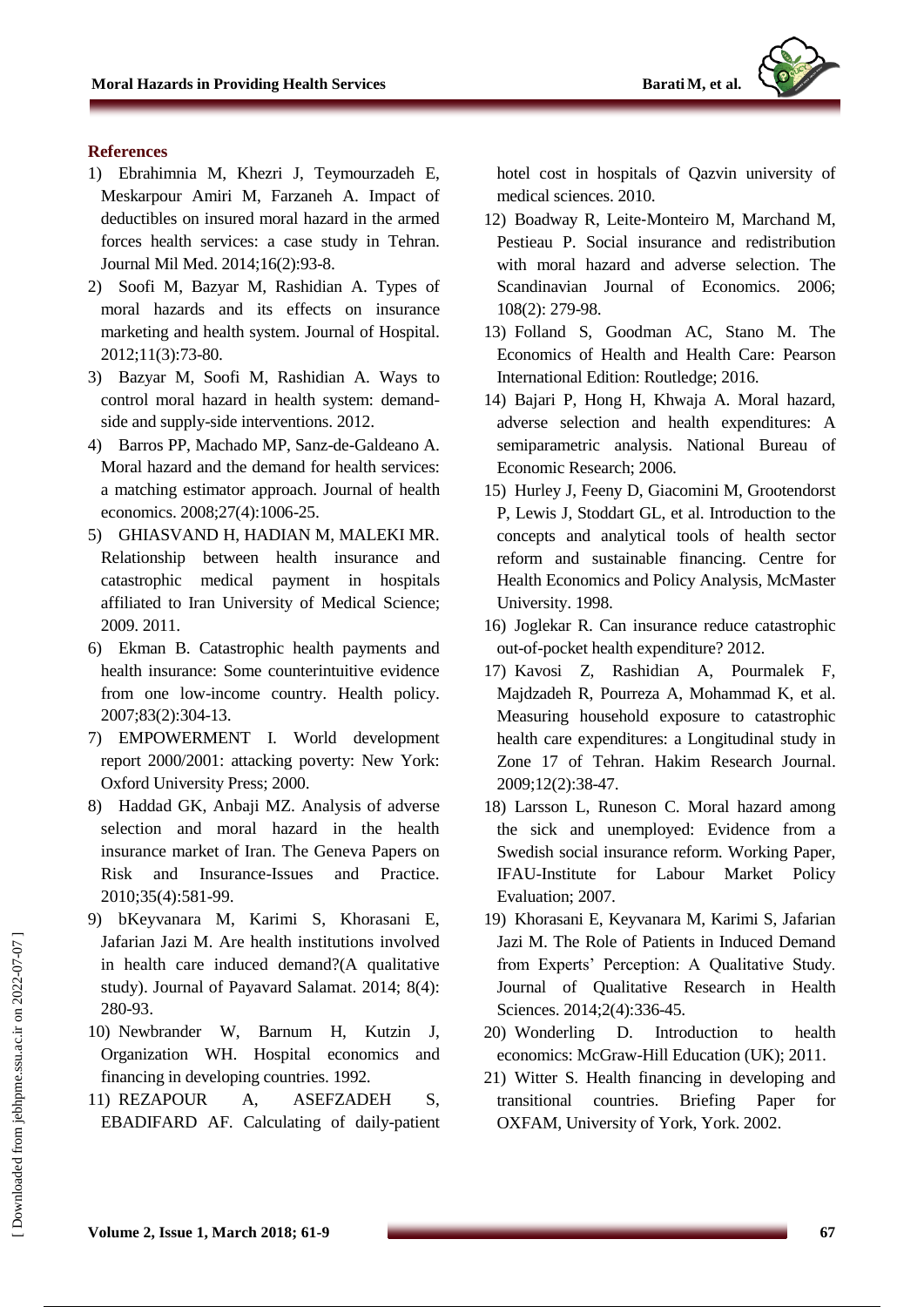

- 22) Pourreza A. In Traslation Health Economics for Developing Countries, Witter, S. Ensor, T. Jowett, M. Thompson, R. Institute for Management and Planning Studies, Tehran. 2004.
- 23) de Preux LB. Ex Ante moral hazard and anticipatory behaviour: some evidence. HEDG, c/o Department of Economics, University of York; 2010.
- 24) Puelz R, Snow A. Optimal incentive contracting with ex ante and ex post moral hazards: theory and evidence. Journal of risk and uncertainty. 1997;14(2):169-88.
- 25) Dave D, Kaestner R. Health insurance and ex ante moral hazard: evidence from Medicare. International journal of health care finance and economics. 2009;9(4):367.
- 26) Shin E-H, Lim J-Y. De-mystifying the inconvenient truth: Does ex post moral hazard indeed exist in Korean private health insurance market? Hitotsubashi Journal of Economics. 2010:129-47.
- 27) Gölcük P. Ex-ante Moral Hazard: Impact of Health Insurance on Health Behaviors. Department of Economics Stockholm, Stockholm School of Economics. 2008.
- 28) Bhattacharya J, Packalen M. The other ex ante moral hazard in health. Journal of Health economics. 2012;31(1):135-46.
- 29) Culyer AJ. The dictionary of health economics: Edward Elgar Publishing; 2010.
- 30) M M. Health Economics. Frist Edition ed. Tehran: University of Tehran Press; 2008.
- 31) Jack W. Principles of health economics for developing countries: World Bank Publications; 1999.
- 32) Felder S. To wait or to pay for medical treatment? Restraining ex-post moral hazard in health insurance. Journal of Health Economics. 2008;27(6):1418-22.
- 33) Bertranou F. Moral hazard and prices in Argentina's health markets. Anales de la XXXIV Reunión de la Asociación Argentina de Economía Política, Rosario. 1999.
- 34) Keyvanara M, Karimi S, Khorasani E, JAFARIAN JM. Opinions of health system

experts about main causes of induced demand: A qualitative study. 2014.

- 35) Hurley J. An overview of the normative economics of the health sector. Handbook of health economics. 2000;1:55-118.
- 36) Pearce M, Begg E. Hospital drug therapy cost containment through a preferred medicines list and drug utilisation review system. The New Zealand medical journal. 1994;107(974):101-4.
- 37) Forrest CB. Primary care gatekeeping and referrals: effective filter or failed experiment? Bmj. 2003;326(7391):692-5.
- 38) Gray A. When Moral Hazard Is Good: A Critique Of The United States Health Insurance System. 2006.
- 39) Nyman JA. The economics of moral hazard revisited. Journal of health economics. 1999;18(6):811-24.
- 40) Anesi V. Moral hazard and free riding in collective action. Social Choice and Welfare. 2009;32(2):197-219.
- 41) Frick KD, Chernew ME. Beneficial moral hazard and the theory of the second best. INQUIRY: The Journal of Health Care Organization, Provision, and Financing. 2009;46(2):229-40.
- 42) Schreyogg J. Demographic development and moral hazard: health insurance with medical savings accounts. The Geneva Papers on Risk and Insurance-Issues and Practice. 2004; 29(4): 689-704.
- 43) Zweifel P, Manning WG. Moral hazard and consumer incentives in health care. Handbook of health economics. 2000;1:409-59.
- 44) Jacob J, Lundin D. A median voter model of health insurance with ex post moral hazard. Journal of health economics. 2005;24(2):407- 26.
- 45) Burdick J. Moral Hazard and Health Care for All. Archives of Surgery. 2008; 143(10): 931-2.
- 46) Eisenhauer JG. Severity of illness and the welfare effects of moral hazard. International journal of health care finance and economics. 2006; 6(4): 290-9.